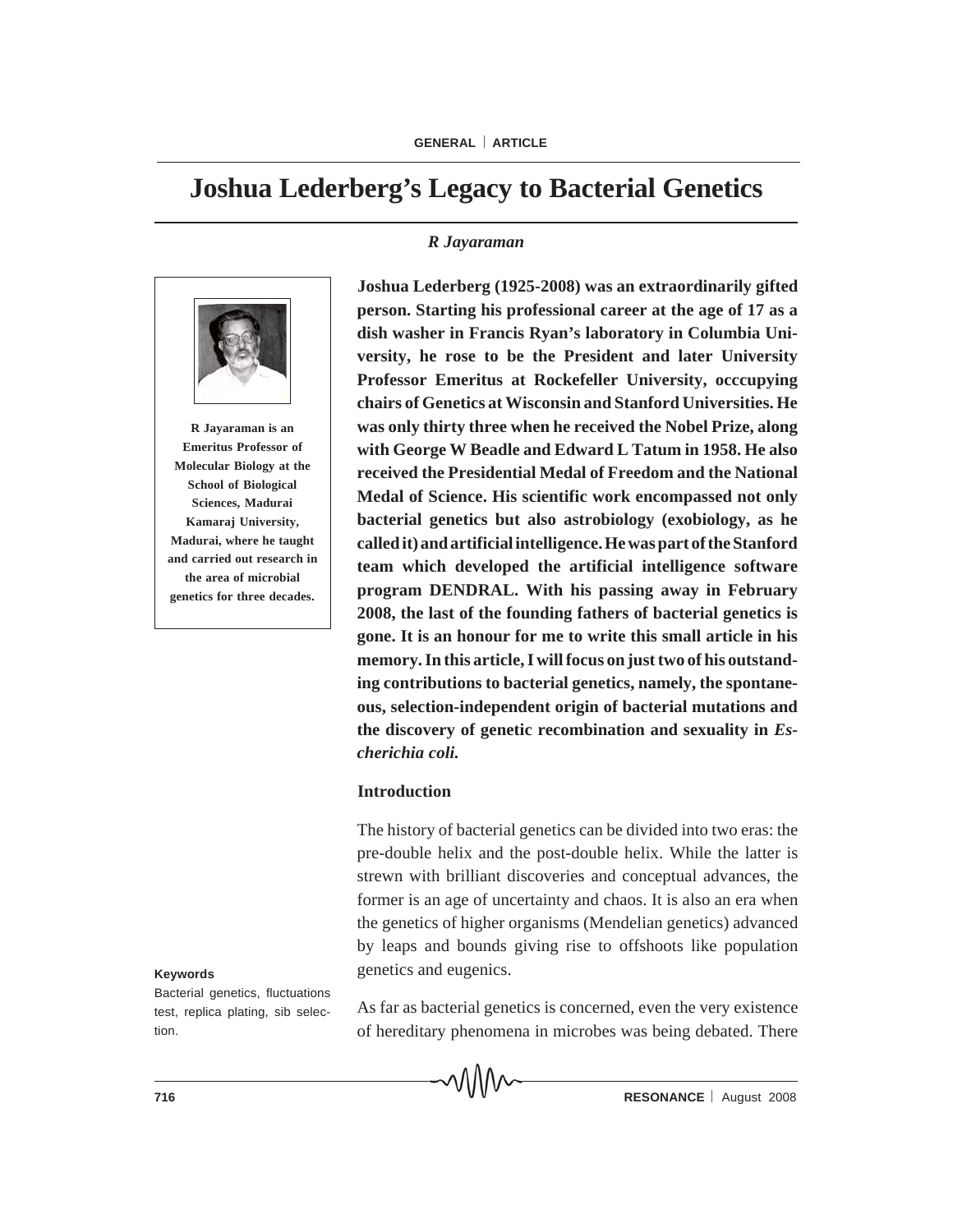are several reasons for this sorry state of affairs. In plants and animals it is possible to spot and pick out 'variants' which differ in some property (such as flower colour, eye colour, height of individuals, texture of seeds) from the bulk of the population. The variant properties are stable and can be passed on to the progeny. Therefore they are heritable traits and hence are mutations and the individuals carrying them are mutants. In bacteria it is simply not possible to spot out a mutant without resorting to what is known as 'selection', i.e., exposing millions of bacteria to a condition which will allow the growth of only the mutant(s) but not the bulk of the population. It is impossible to say unambiguously whether the selection picked out a mutant that existed in the population or created one as Jean Baptiste Lamarck had proposed in the 18th century. (We will return to this vital question later on). Moreover, in plants and animals, it is possible to 'cross' two variants, each displaying one or more unique variant characters and look at their distribution in the progeny. It could be recalled this is the way Gregor Mendel discovered the basic laws of heredity in the mid 19th century. In the early days of bacterial genetics, such crossing was simply impossible to do with bacteria. Other difficulties like the apparent absence of cytologically observable nucleus and chromosomes compounded the problem. No wonder none spoke of genetics of bacteria. Even some of the reputed textbooks of bacteriology in the 1930s simply avoided the term 'mutants' of bacteria. In spite of all these difficulties, microbiologists like Martinus Beijerinck believed that microbes could mutate much the same way that plants and animals do. Some early pioneers like I M Lewis even showed that variants exist in a population and the variant characters are indeed heritable. Such reports were ignored by and large.

Whether the origin of variants was by mutational or non-mutational adaptive mechanisms could not be settled one way or the other. It was left to the wisdom of three extraordinarily gifted people – Salvador Luria, Max Delbrück and Joshua Lederberg – to clear up all the uncertainties and lay the firm foundations of modern bacterial genetics. In order to understand and appreciate

As far as bacterial genetics is concerned, even the very existence of hereditary phenomena in microbes was being debated.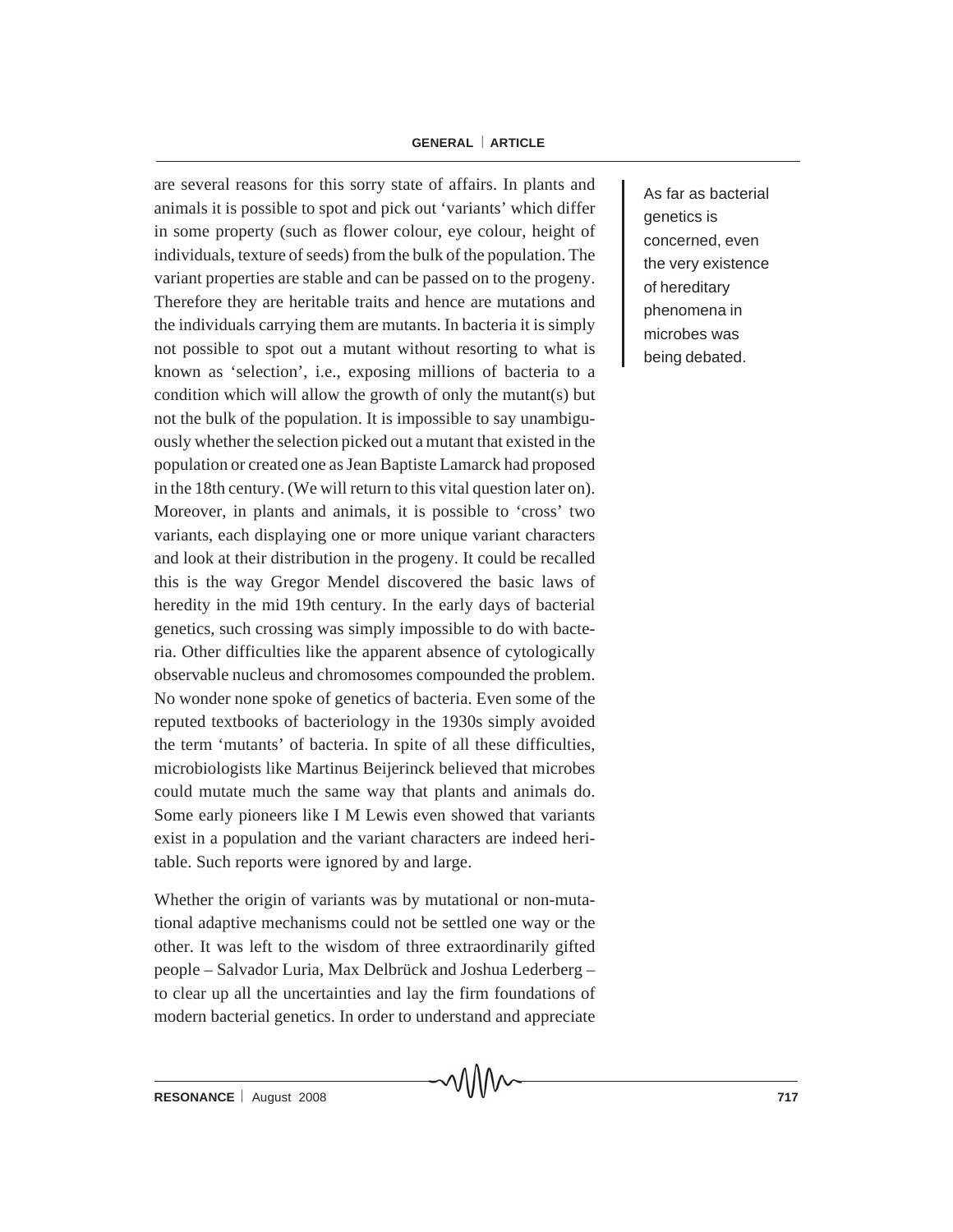The single vexing question which eluded a definitive answer in the early years of bacterial genetics concerns the origin of bacterial variants. Lederberg's contribution in this area, it is first necessary to know something about the origin of variants in bacteria.

#### **The Fluctuation Test of Luria and Delbrück**

The single vexing question which eluded a definitive answer in the early years of bacterial genetics concerns the origin of bacterial variants. Do they arise spontaneously in the course of a single cell multiplying exponentially into a large population (mutation) or *after* a large number of non-variant cells are subjected to selection (adaptation)? Adherents of each view interpreted experimental data to suit their own whims and fancies. A landmark experiment to settle this question was done in 1943 by Luria and Delbrück. They approached the question as a problem in population genetics, amenable to statistical analysis.

Let us imagine that we spread a large number, say 100 million, of bacterial cells on the surface of a solidified nutrient medium in a Petri dish and spray the plate with a bacterial virus (bacteriophage) to which the bacteria are sensitive. The virus will infect and kill all the cells except a very few variants which are resistant to the virus. In this case the virus acts as a selective agent. The resistant cells which survive the virus attack will grow into macroscopic colonies the next day. The question is, how do the resistant variants arise? Do they exist before exposure to the selective agent and show up after the virus-sensitive cells are killed or do they arise after exposure to the virus? If we do the experiment with a single culture, of course we will get some virus resistant colonies which we can count. But we cannot answer the question we set out to resolve. Let us say we do the experiment with a large number (25 or 50) of parallel cultures each started up with a small number of cells and grown to a large sized population. The experimental conditions being identical with each culture flask, we can reasonably assume that the population size will be approximately the same in all of them. (If we want to be very fastidious we can even determine the number of cells in each culture tube). If an aliquot from each tube is spread on solid nutrient medium and exposed to the virus, we will have 25 or 50 parallel plates of

MM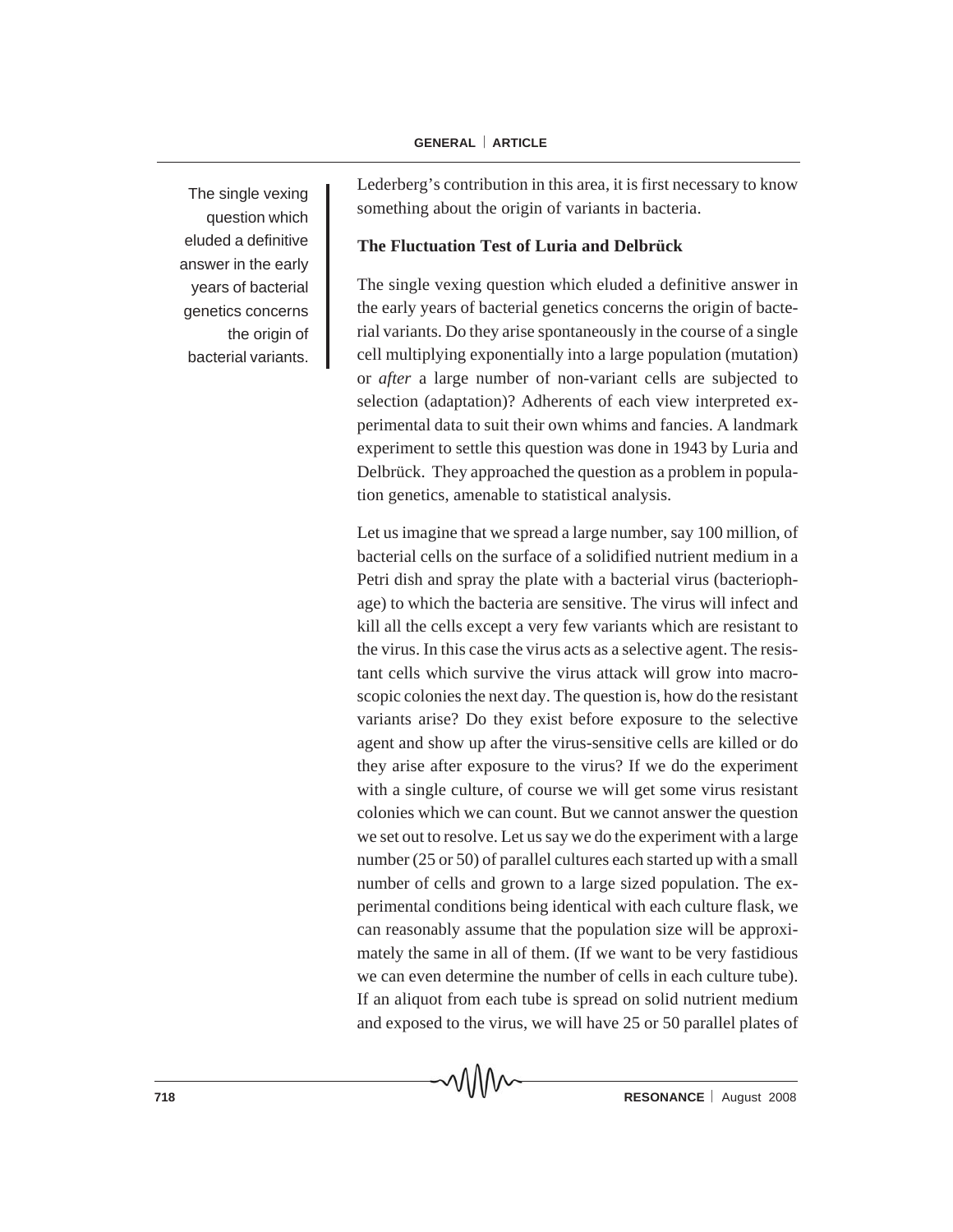approximately the same number of virus-infected cells. What would be the result expected? This depends on how the variants arise in the population. If they arise by an adaptive mechanism where each cell is assumed to have a small and equal probability to develop resistance *after exposure* to the virus, the number of resistant colonies showing up the next day would be more or less equal on all the plates, following a Poisson distribution. On the other hand, if they arise at a small and equal probability *at every generation* as the culture grows but *before exposure to the virus***,** the number of resistant colonies will fluctuate widely among the plates (*Figure* 1). The mutation to virus resistance could have



The Luria–Delbrück fluctuation experiment is generally considered to mark the starting point of bacterial genetics.

*Figure 1. Experimental strategy to differentiate between mutations that are induced by selection (A) and mutations that occur spontaneously before selection (B). The Petri dish represents selection (Adapted from [3]).*

**RESONANCE** August 2008 **719**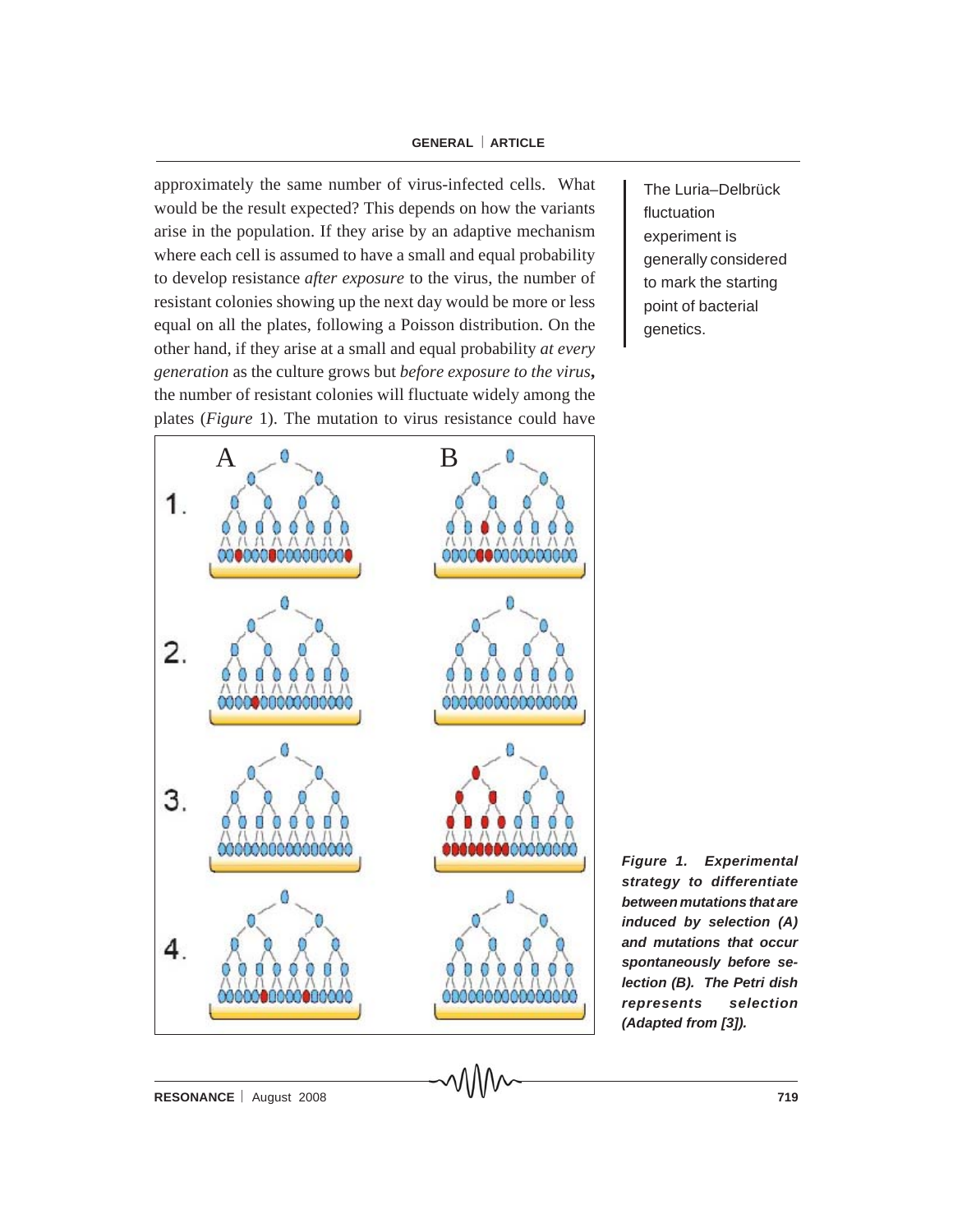occurred early in one tube or sometime in the middle of the growth cycle in another tube or late in some tube. There may even be a tube in which it has not occurred at all. Since there was no restriction to the growth of virus-resistant cells relative to sensitive ones, the size of the 'clone' of resistant cells will fluctuate from 0 (or a small number) to a large number among the parallel cultures. This is exactly what Luria and Delbrück found using *Escherichia coli* and bacteriophage T1. This landmark experiment settled the question of the origin of bacterial variants in favour of the spontaneous mutation hypothesis (For a description of the statistical analysis of the data and another simpler and related experiment called the Newcombe experiment, the reader is referred to standard text books on bacterial genetics).The Luria–Delbrück fluctuation experiment is generally considered to mark the starting point of bacterial genetics. Other workers, notably Demerec, Latarjet and Witkin, used the fluctuation test to investigate radiation resistance, resistance to antimicrobials, etc.

#### **Joshua Lederberg and Indirect Selection of Mutants**

#### **1.** *Replica Plating*

In spite of its elegance and scientific rigour, the Luria–Delbrück experiment had a thorn in the flesh. It did show that mutation to phage resistance, and by extrapolation, mutations in general, arise independent of selection. Nevertheless selection was still necessary to reveal the mutants. It could be argued, for the sake of argument that variation to virus resistance really occurs adaptively after exposure to selection but the fluctuation is due to non-uniform probability of its occurrence among the virus-infected populations. Therefore the cause of the fluctuation is not pre-selection events (mutations) but post-selection events (adaptation). The ideal experiment would be to show the presence of mutants in the population in the *absence of exposure* to the selective agent.

Joshua Lederberg and his wife Esther Lederberg demonstrated this conceptually profound principle, that is, the independence of

MAN

Joshua Lederberg and his wife Esther Lederberg demonstrated the independence of mutation and selection, using a laughably simple experimental tool.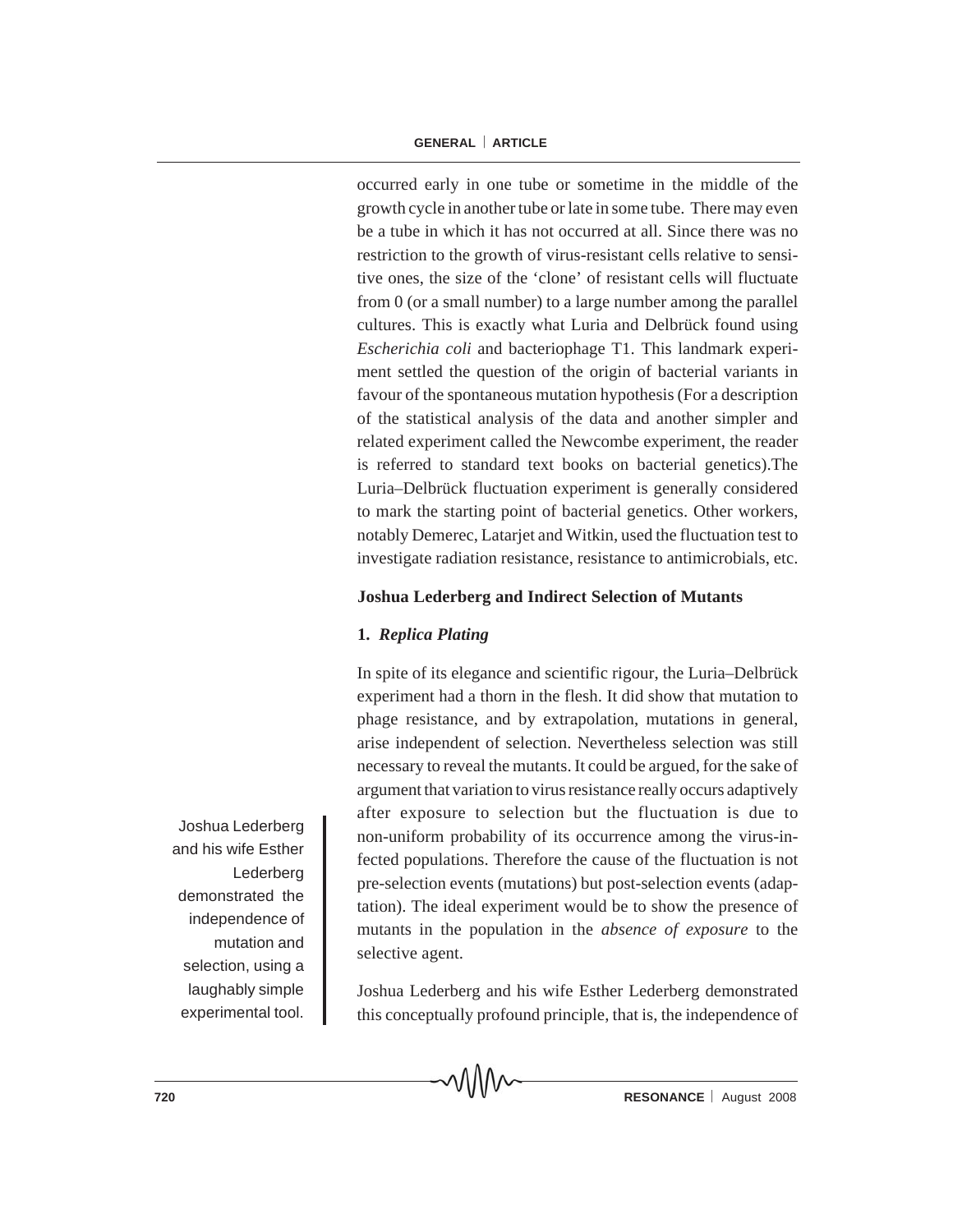mutation and selection, using a laughably simple experimental tool. This was done by a method which has come to be called 'replica plating'.

Let us imagine a population of *E. coli* cells in which one out of a billion cells is resistant to an antibiotic. If we spread one billion cells on solidified nutrient medium supplemented with the antibiotic, the single resistant cell alone will grow out to form a colony. If we want to isolate the resistant mutant without exposure to the antibiotic, we have to screen one billion colonies (obtained without antibiotic exposure), one by one, to see whether they are sensitive or resistant to the antibiotic. This would be an enormously laborious task. If we could test one billion colonies for antibiotic sensitivity/resistance in a single step, the job will be finished in one day! This is what the Lederbergs accomplished using the 'replicator'. It is nothing but a cylindrical wooden block, slightly smaller in diameter than the standard Petri dish, fitted with a vertical handle on the top. (Imagine the commonly used circular rubber stamp). A piece of sterile velvet cloth is tied to the bottom of the cylindrical block. By gently pressing the replicator on the surface of a Petri dish containing solidified nutrient (non-selective) medium with a large number of colonies on it (the 'master' plate) and then on the surface of a fresh plate, keeping the orientation of the replicator unchanged, a replica of the master plate could be obtained. The bristles on the velvet cloth act as tiny inoculation needles. For the sake of simplicity let us imagine a master plate containing 200 colonies on it, of which one is resistant to antibiotic A and another to antibiotic B. If we replicate the master plate on two other plates, one supplemented with A and the other with B, only A-resistant cells will form a colony on the first plate and B-resistant on the other; all the other (200–1) will not grow at all. Since the orientation of the replicator with respect to the master plate is not changed on the second set of plates, it is easy to spot out A-resistant and B-resistant colonies on the master plate. They could be picked up, purified and tested further to see if every cell in them is A or B resistant, as the case may be. What is important to realize in this simple experiment is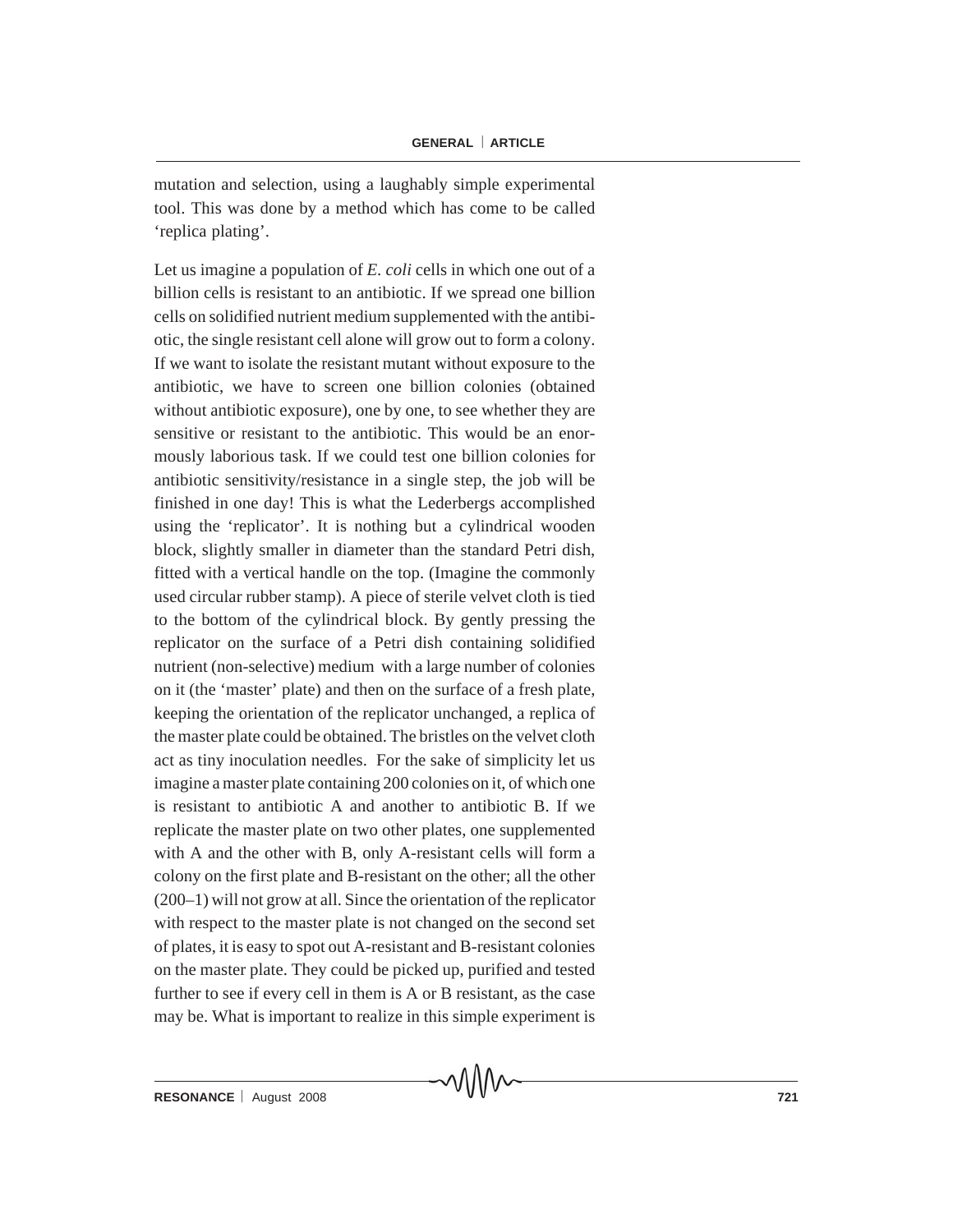that the final pick up of the mutants is from a source which has *not encountered* the selective agent at all. Therefore selection only enables the recognition of mutants against a background of nonmutants. This technique could be used to isolate any type of mutants; drug resistant, metabolic, phage resistant, temperature sensitive, etc. All that is needed is to devise appropriate methods for selection.

#### **2. Sib Selection in Liquid Cultures**

In 1956 Cavalli-Sforza and Lederberg devised another method for indirect selection of mutants in liquid cultures. This is called the 'sib selection' technique. Suppose we spread  $10^8$  cells of an antibiotic sensitive *E. coli* culture on solid nutrient medium supplemented with the antibiotic and obtain 1 resistant colony the next day. The frequency of antibiotic resistance in the culture is  $1/10<sup>8</sup>$  (10<sup>-8</sup>). Can we get the resistant cell in pure culture without exposure of the cells to the antibiotic? Of course one can resort to the replica plating technique described earlier. The sib selection method accomplishes the same in liquid culture.

Suppose we dilute the above culture of  $10<sup>8</sup>$  cells 10-fold by making the final volume 10ml, the cell density will now be 107 cells/ml. The original frequency of antibiotic resistance being  $1/10<sup>8</sup>$  (which is equal to  $0.1/10<sup>7</sup>$ ), the frequency in the diluted culture containing 107 /ml cells will be 0.1 resistant cell/ml, or one resistant cell/10ml. If we distribute 10 ml of the diluted culture into 10 tubes of 1 ml each, one of the tubes (the 'lucky' one) will receive the lone resistant cell while the other nine will not. Now the frequency in the lucky tube is  $1/10^7 = 10^{-7}$ , a 10-fold enrichment with respect to the original culture. This can be verified after growing all the 10 cultures to saturation and determining the total and resistant cells in each. The 'best' tube is the one where the single resistant cell landed (the initial ratio being 1 resistant cell/  $10<sup>7</sup>$  total cells), which could grow along with the sensitive cells generating resistant siblings. Now if this culture is diluted to 106 cells/ml in nutrient broth and dispensed in 10 tubes of 1 ml each, one of them (the lucky one) will receive the single resistant cell

In 1956 Cavalli-Sforza and Lederberg devised another method for indirect selection of mutants in liquid cultures.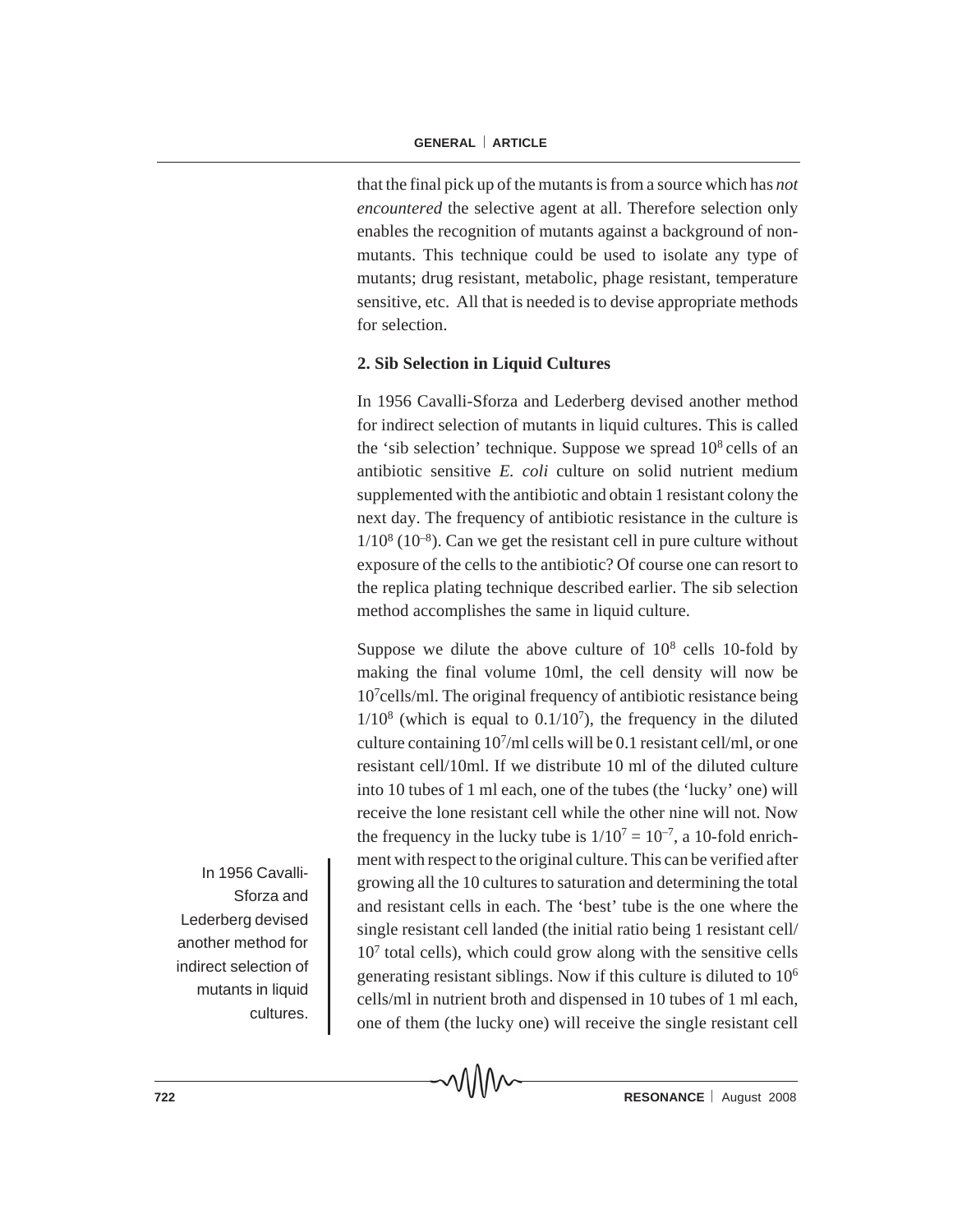and  $10^6$  total cells, the frequency now being  $1/10^6 = 10^{-6}$ . This is a 10-fold enrichment with respect to the immediate predecessor and 100-fold with respect to the parent cultures  $(10^{-8} \rightarrow 10^{-7} \rightarrow$  $10^{-6}$ ). If this enrichment procedure is repeated again and again, the frequency keeps increasing 10-fold at every step such that ultimately one will obtain a culture in which the resistant to total cells will be 1/1, that is, all the cells will be resistant. Note that plating on selective medium was only to identify the best tube at each step and not for picking up of the desired mutant.

What has been presented above is an idealized description of the method. In practice, however, there may be difficulties arising due to differing growth rates of mutants relative to non-mutants. For example, streptomycin-resistant mutants grow slower than sensitive cells. Therefore, appropriate corrections have to be made to take care of the difference in growth rates. Moreover, it was assumed that none of the cultures yield additional mutants during the course of the experiment; only the ones present initially kept growing and got enriched relative to the non-mutants at successive steps. This need not be true (even if some cells in any of the tubes in any of the steps mutated, the proportion of mutants will be less than the best tubes which started off with a mutant). In their experiments Cavalli-Sforza and Lederberg observed that only the best tube contained large number of mutants while the others had none or very few. They isolated streptomycin and chloramphenicol-resistant mutants using the sib selection technique. At that time a few people, notably Sir Cyril Hinshelwood (a very distinguished physical chemist and Nobel Laureate) and his group maintained that antibiotic-resistance is the result of physiological adaptation which in turn is caused by changes in the kinetics of chemical reactions in cells when exposed to antibiotics. The replica plating method (see above) convincingly showed that antibiotic resistant mutants exist in cultures in the absence of exposure to the antibiotic. The sib selection method not only confirmed it but also showed that the resistance property was heritable; cells from a best tube always yielded a best tube in the next step. These observations are not in conformity with the

In their experiments Cavalli-Sforza and Lederberg observed that only the best tube contained large number of mutants while the others had none or very few.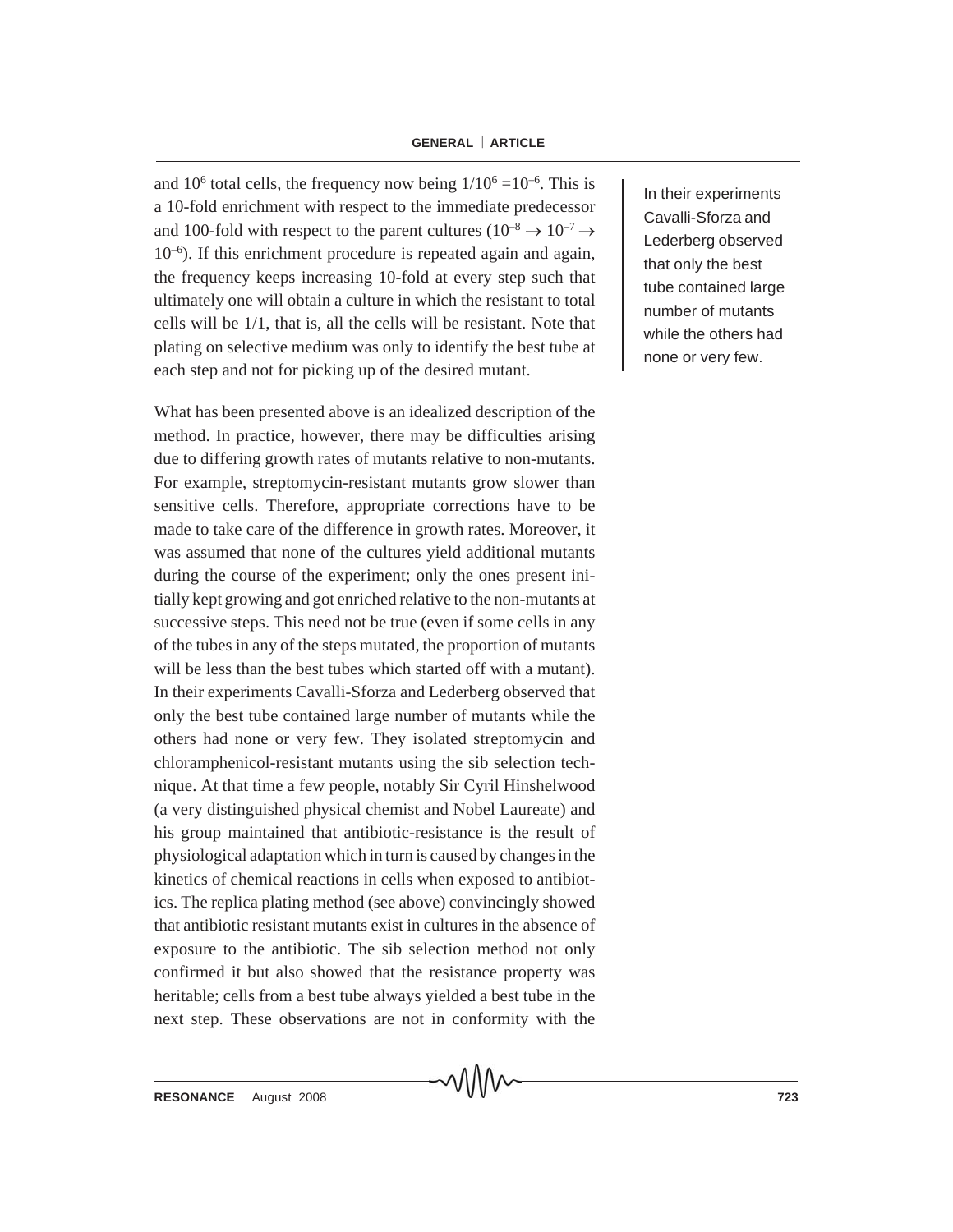The Luria–Delbrück fluctuation test and Lederberg's indirect selection of mutants established an important paradigm in genetics.

adaptation postulates of Hinshelwood but can only be explained on the basis of spontaneous mutation hypothesis. Although not designed to refute Hinshelwood, the sib selection technique did so indirectly, besides being another method for the indirect isolation of mutants. (In all fairness it must be admitted that Hinshelwood did not refute the mutation-selection hypothesis of the origin of bacterial variation or assert that physiological adaptations are heritable. However, he held views radically different from the majority and was often accused of "uncritical application of mathematics to biology" (see [1], [2]).

The Luria–Delbrück fluctuation test and Lederberg's indirect selection of mutants established an important paradigm in genetics, namely, the independence of the occurrence of mutations (mutagenesis) and selection. In other words mutagenesis does not depend on the usefulness or harmfulness that might ensue consequently, either immediately or in the future. Selection on the other hand does not influence mutagenesis but only exposes the intrinsic fitness differences of the mutant *vis-à-vis* the non-mutant. This is clearly a Darwinian idea. It should be mentioned in passing that four and a half decades after the Luria–Delbrück and Lederberg experiments were published, a few reports of apparently selection-dependent, Lamarckian type of origin of at least some types of mutations appeared. However, more recent studies have brought these results under the purview of natural selection, revealing that even non-dividing cells can mutate.

## **Joshua Lederberg and the Discovery of Mating, Sex and Genetic Recombination in** *Escherichia coli*

Bacterial genetics in the pre-double helix era suffered from a major lacuna in that there was no concrete evidence for the existence of chromosomes in bacteria. The occurrence and nature of mutations, evidence of (genetic) linkage revealed by techniques such as DNA-mediated transformation and phage-mediated transduction, were fragmentary and did not provide a picture of the overall genetic organization of bacteria. William Hayes who made outstanding and path breaking contributions on the

Bacterial genetics in the pre-double helix era suffered from a major lacuna in that there was no concrete evidence for the existence of chromosomes in bacteria.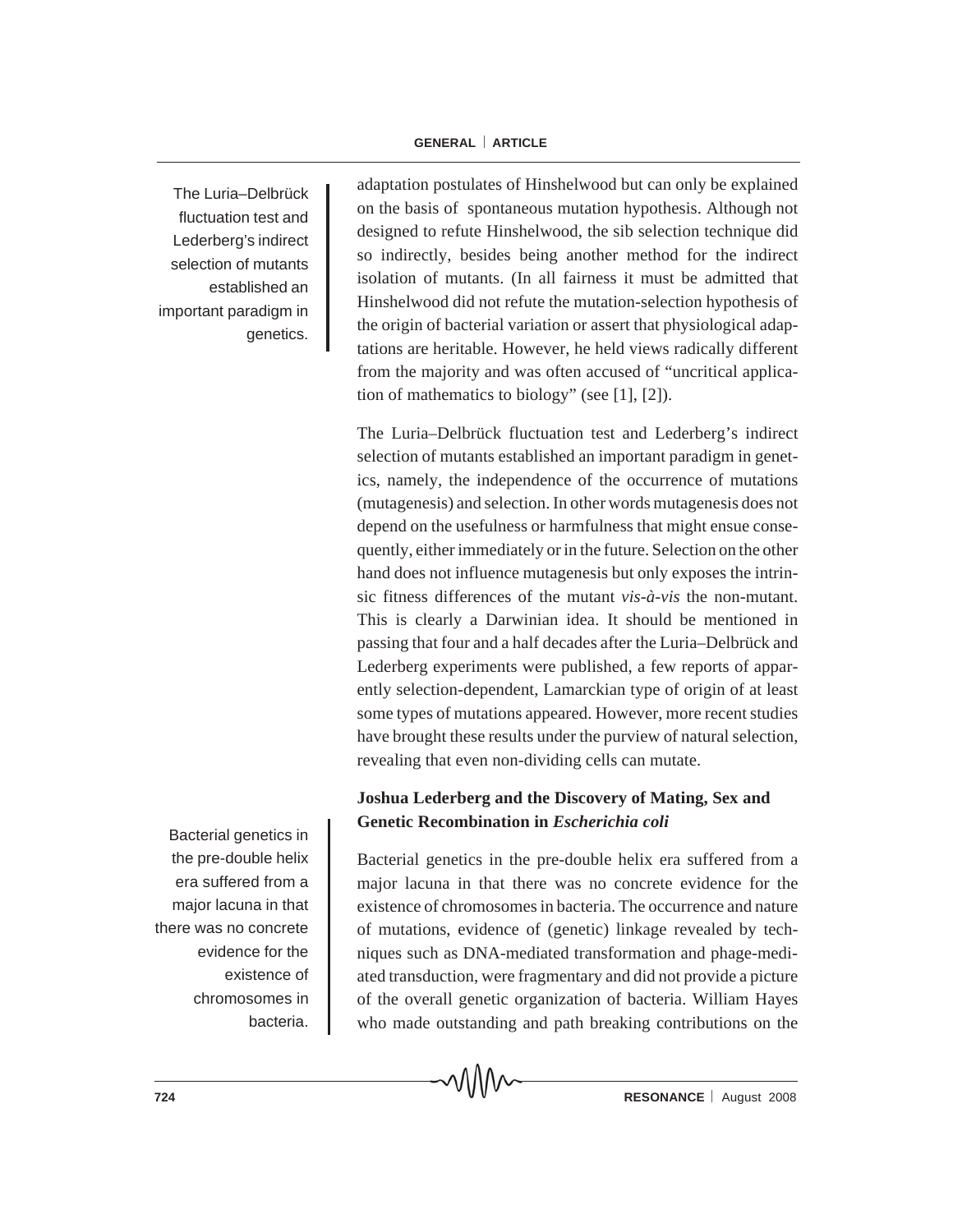sexuality of *E. coli* in subsequent years compares the state of affairs to "viewing a football match through a telescope". One could appreciate the skills of one individual player but not the overall game strategy.

Some of the initial groundwork to gain insights into the genetic organization of bacteria (*E. coli*) was done by Lederberg and Tatum during 1947–52. Both of them had independently isolated nutritionally deficient mutant strains of *E. coli*. Such mutants are called auxotrophs. Unlike the wild type strains which are called prototrophs, the mutants cannot synthesize growth factors like amino acids or vitamins or purine/pyrimidine bases from simple precursors like glucose and ammonium sulphate. They grow well in rich media (nutrient broth) but cannot grow on minimal glucose + salts media unless the required nutrient is supplied from the medium. They are generally designated as Met– (methionine requirer), Leu<sup>-</sup> (leucine requirer), Trp<sup>-</sup> (tryptophan requirer) and so on. Lederberg and Tatum also isolated mutants designated as Ton<sup>R</sup> (resistant to phage T1),  $Str^R$  (resistant to streptomycin), etc. They had also isolated double mutants such as (Thr<sup>-</sup> Leu<sup>-</sup>), (Pro– Thr<sup>-</sup>), which were extremely useful not only to Lederberg and Tatum, but to other investigators in subsequent years. With these mutants they set out to see whether it is possible to 'mate' or 'cross' any two to know the possible existence of mating types, sterility factors, etc., in *E. coli*.

The basic idea behind the mating experiment is to mix two strains each with a different auxotrophic mutation and look for prototrophic 'recombinants'.

 $A^{-}B^{+} + A^{+}B^{-} \rightarrow A^{+}B^{+}$ 

In the above example one strain is auxotrophic for amino acid A (designated as A- ) but prototrophic for amino acid B (designated as  $B^+$ ). In the other strain the markers are reversed. Neither of them will grow on glucose  $+$  salts minimal medium. If some genetic exchange and recombination occurs when they are 'mated' so as to yield cells which are  $A^+ B^+$ , the latter will grow on

The basic idea behind the mating experiment is to mix two strains each with a different auxotrophic mutation and look for prototrophic 'recombinants'.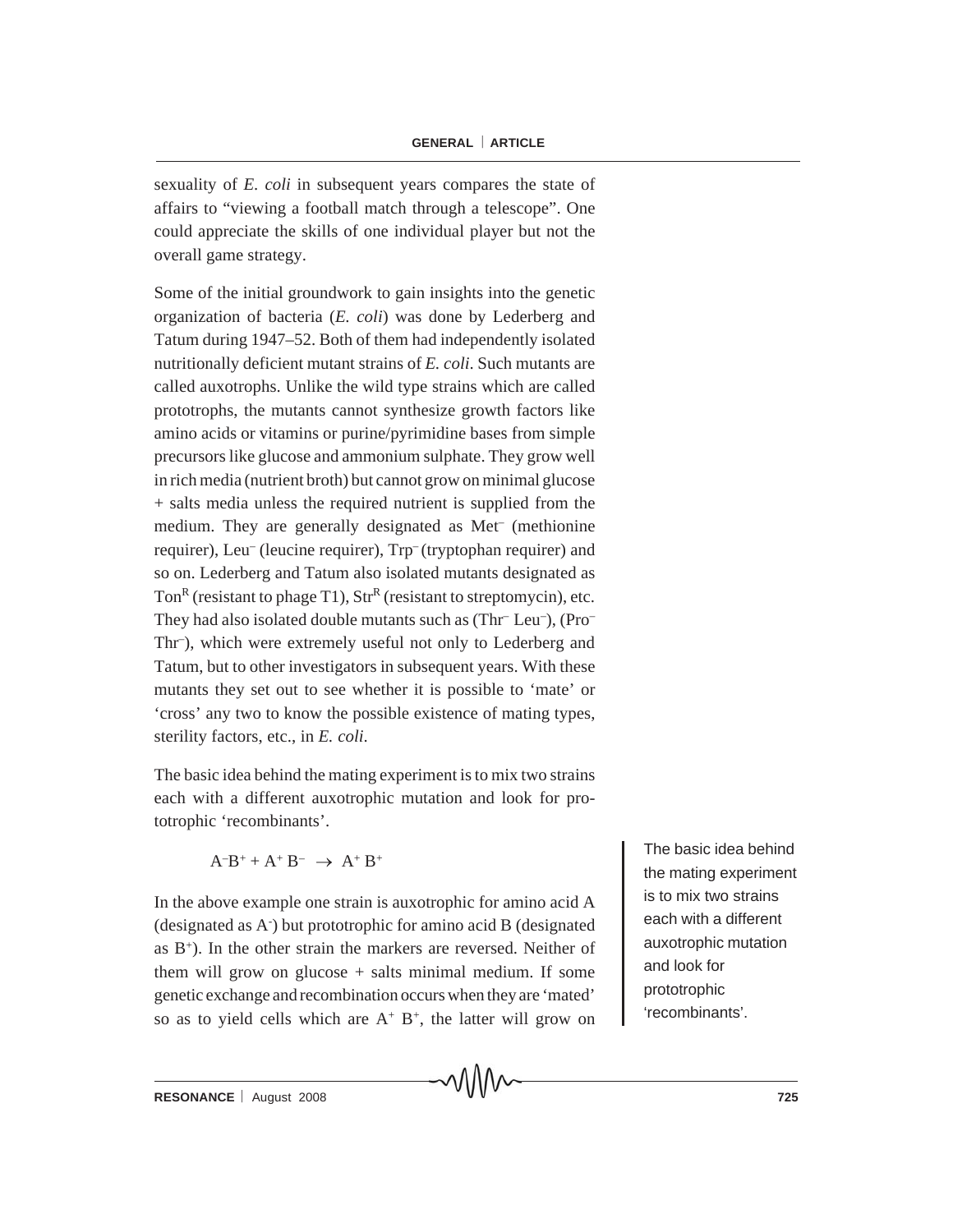minimal medium since they will not require supplementation of amino acids A or B. Note that the auxotrophic mutations are used not only as genetic markers but also as selective agents. A likely technical difficulty in such an experiment is either of the two strains could suffer a 'back mutation' (reversion) to give A+ B<sup>+</sup>cells. There is no way to distinguish between revertants and recombinants. To avoid this difficulty Lederberg and Tatum used double mutants like  $A^-B^-$  and  $C^-D^-$  as mating partners. Since the frequency of reversion of double mutants will be the product of the single reversion frequencies, double mutants will revert at extremely low and negligible frequencies, of the order of 1/1014 or  $1/10^{16}$ . With such sound reasoning, Lederberg and Tatum set up crosses between various auxotrophic mutants. As it always happens, the initial trials ended in failure. After sustained efforts they finally did get a pair of strains in which the mating succeeded. This cross, given below is hailed as Lederberg's "classical cross" in the literature.

Strain 58-161: Thr<sup>+</sup>Leu<sup>+</sup>Bio<sup>-</sup>Met  $\rightarrow$  Thr<sup>+</sup>Leu<sup>+</sup>Bio<sup>+</sup>Met<sup>+</sup> (prototroph) Strain Y10: Thr<sup>-</sup>Leu<sup>-</sup>Bio<sup>+</sup>Met<sup>+</sup> →

Lederberg presented his paper in the highly prestigious Cold Spring Harbor Symposium of 1946. Like all significant discoveries, the initial reaction to his paper was lukewarm, if not hostile. Many doubts and alternative explanations poured in. Perhaps in anticipation, Lederberg had taken care to do a number of control experiments to rule out possibilities like transformation by DNA released from lysed cells, persistent mating partners, and crossfeeding (syntrophic feeding) between the cells. Eventually truth prevailed and within a year their initial observations were substantiated. When more mutants were available many more successful matings were done. By introducing a third marker like  $\text{Tor}^R$  in one of the mating partners, the inheritance of that marker (not selected) among the prototrophic recombinants could be scored. The results showed that some of the recombinants inherited the non-selected  $T \circ R^R$  marker and some did not. The frequency depended on which partner had the Ton<sup>R</sup> marker. It tended

៱៱៲៸៴

Lederberg had taken care to do a number of control experiments to rule out possibilities like transformation by DNA released from lysed cells.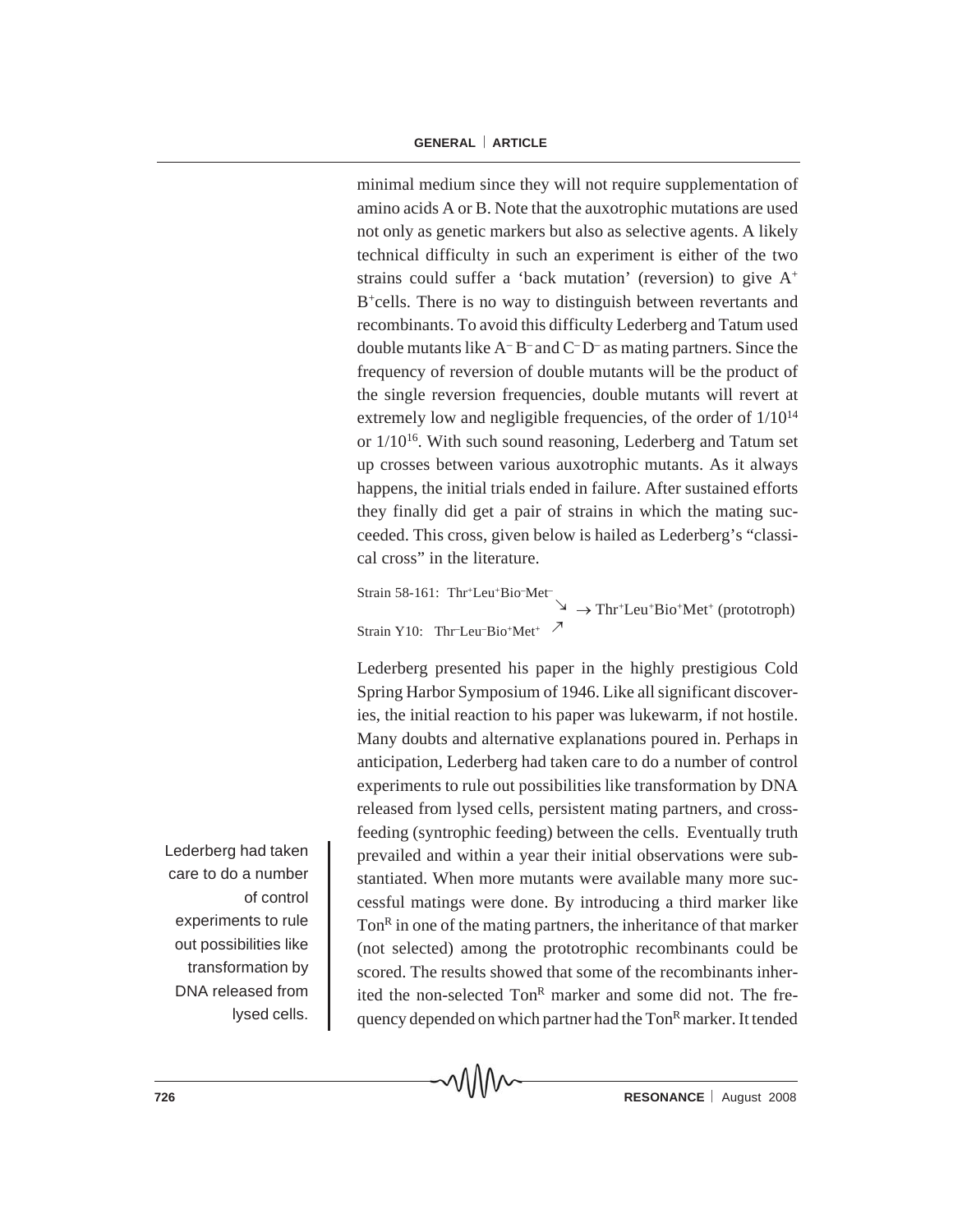to go along with Thr+Leu+ more often than other markers indicating some linkage between  $Thr^+Leu^+$ and  $Tan^R$ . By 1947–48 Lederberg was able to construct a partial linkage map of *E. coli*, based on the results of mating experiments.

A major technical advancement that occurred during this period was the demonstration by Bernard Davis that successful mating between *E. coli* strains required cell-cell contact. Mating failed to occur if the two partners were kept in the two arms of a U-tube, separated by a filter that allowed the mixing of the medium but prevented cell-cell interaction. This device was later used by Lederberg to show that another mode of gene transfer he originally discovered in *Salmonella typhimurium*, called transduction, did not require cell-cell contact but was mediated by a filterable agent, a bacteriophage. Lederberg viewed the mating between *E. coli* cells as being analogous to that occurring in higher organisms. He proposed that two haploid cells form a transient diploid (zygote?) followed by meiosis (without cell division) to regenerate haploid cells. Genetic exchange probably occurs during the transient diploid state. After the pathbreaking work of William Hayes on conjugation which followed (1952–57), Lederberg's views on the mechanism of mating were abandoned. Although Lederberg could construct linkage maps of *E. coli* with limited number of markers, all of them could not be arranged into a single linear array. What resulted was a four-armed branched linkage map. These knotty issues were resolved by the work of Hayes in the following years. George Beadle, Edward Tatum and Joshua Lederberg received the Nobel Prize in 1958; Lederberg was only thirty three!

## **Significance of the Work of Joshua Lederberg on Bacterial Sexuality**

It is amazing that a very simple experiment of mixing two auxotrophic mutants and plating out for recovering prototrophic recombinants had such an impact on bacterial genetics. Lederberg's experiment pointed the way to many future lines of investigation on the genetic organization of *E. coli* and, by extrapolation, A major technical advancement that occurred during this period was the demonstration by Bernard Davis that successful mating between *E. coli* strains required cellcell contact.

Lederberg's experiment pointed the way to many future lines of investigation on the genetic organization of *E. coli.*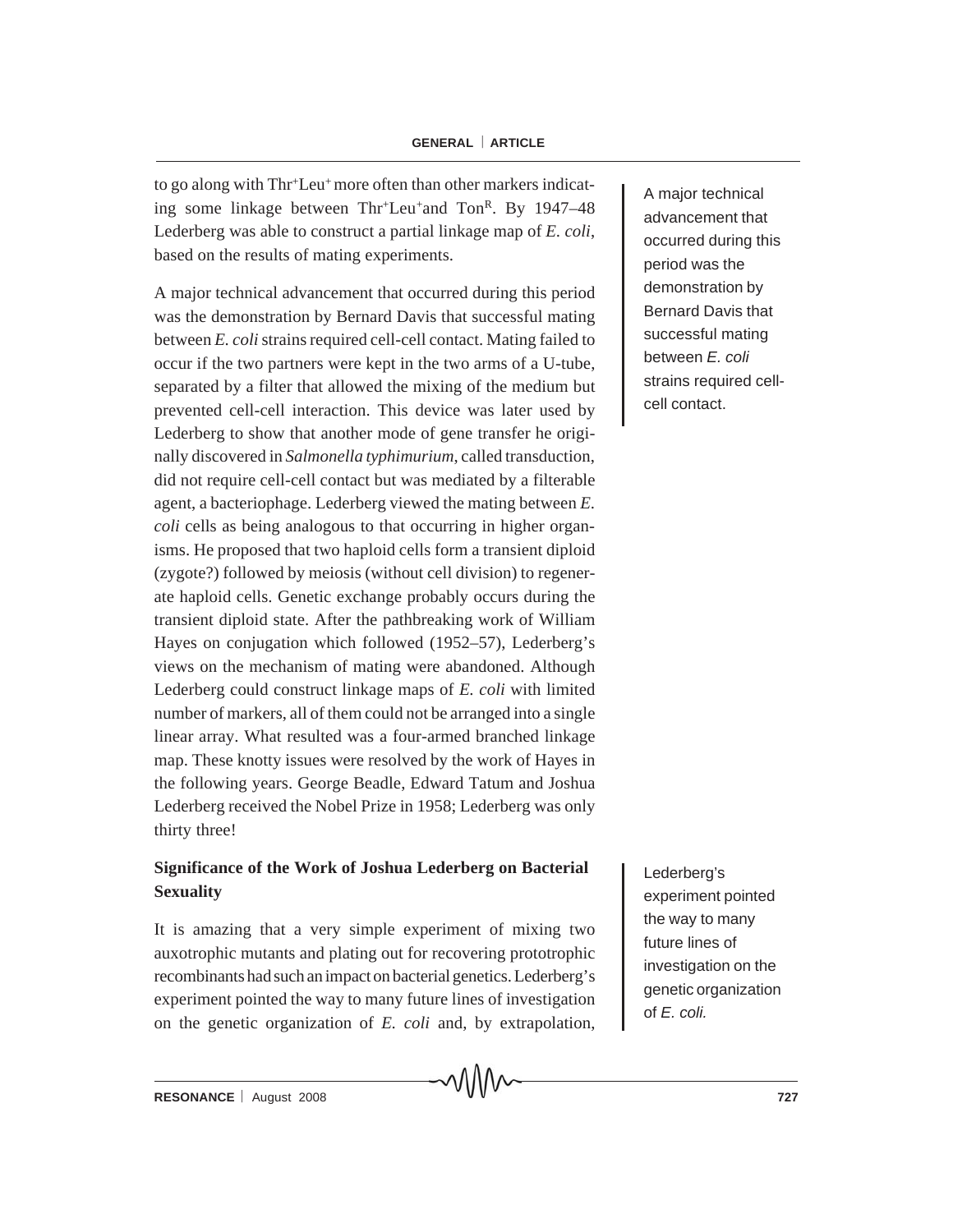MM

The use of nutritional auxotrophs, especially double mutants to avoid reversion artifacts, not only as genetic markers but also as selective agents was a stroke of brilliance. bacteria in general. Just a year earlier, in 1945, Beadle had remarked "in bacteria where cell reproduction is vegetative, there are presumably units functionally homologous with genes of higher organisms, but there is no means by which these can be identified by the techniques of classical genetics". The very next year Lederberg and Tatum's work opened up a grand new vista. Many people had earlier looked for sexual phenomena in bacteria, but without success. Crosses could not be done in bacteria; the techniques used in earlier bacterial "crosses" were not sensitive enough to reveal rare recombinants. The use of nutritional auxotrophs, especially double mutants to avoid reversion artifacts, not only as genetic markers but also as selective agents was a stroke of brilliance. Moreover there was a feeling at that time that genes in bacteria, even if they existed, were analogous to extrachromosomal factors in higher organisms. This view is based on the knowledge of cytoplasmic inheritance in algae, protozoa, etc. The phenomenon of bacterial transformation was known since its discovery by Griffith in 1928. Avery, McLeod and McCarty had shown just a couple of years earlier (1944) that Griffith's "transforming principle" was really DNA (see *Resonance*, September 2007). This remarkable finding had not had its full impact in 1946 when Lederberg's mating experiments were published. The double helical structure of DNA proposed by Watson and Crick lay seven years ahead. More significant is the fact that while Lederberg looked at the genetic outcome of the cross, William Hayes who followed, looked at the mechanisms of the cross and came up with remarkable findings. It led to the discovery of extrachromosomal genetic elements (plasmids) in *E. coli*. Hayes' work also led to the development of a powerful technique of genetic mapping and construction of a linkage map of *E. coli*, assigning a unique position for every gene on the linkage map. Surprisingly the *E. coli* linkage map was circular unlike those of higher organisms in which the linkage maps were linear. Thus a whole new branch of molecular genetics was born. Little wonder that Luria, writing about the state of affairs in bacterial genetics in 1947, eulogized the mating experiments of